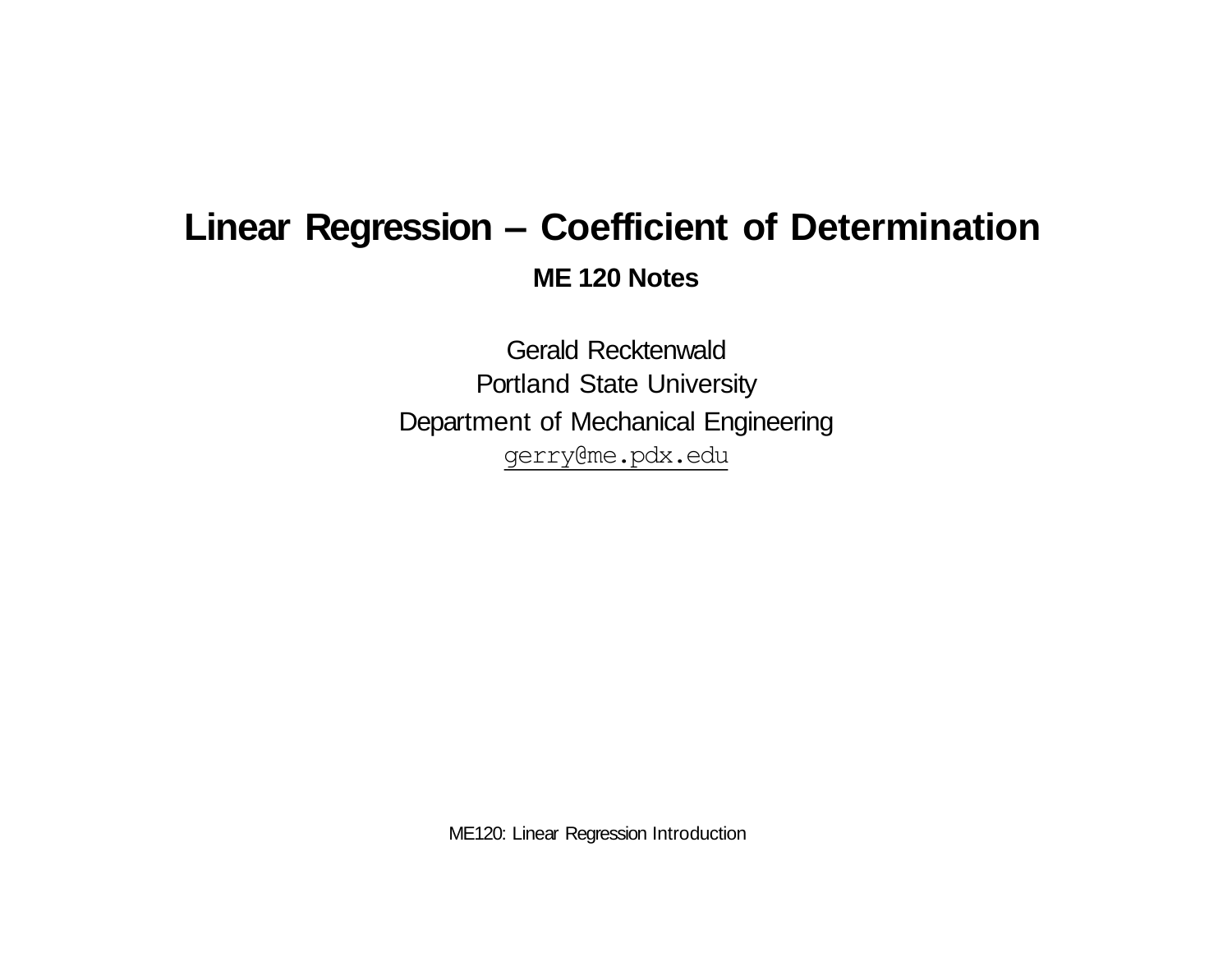# **Overview**

- Continuation of least squares curve fitting
- $R^2$  as a measure of goodness of fit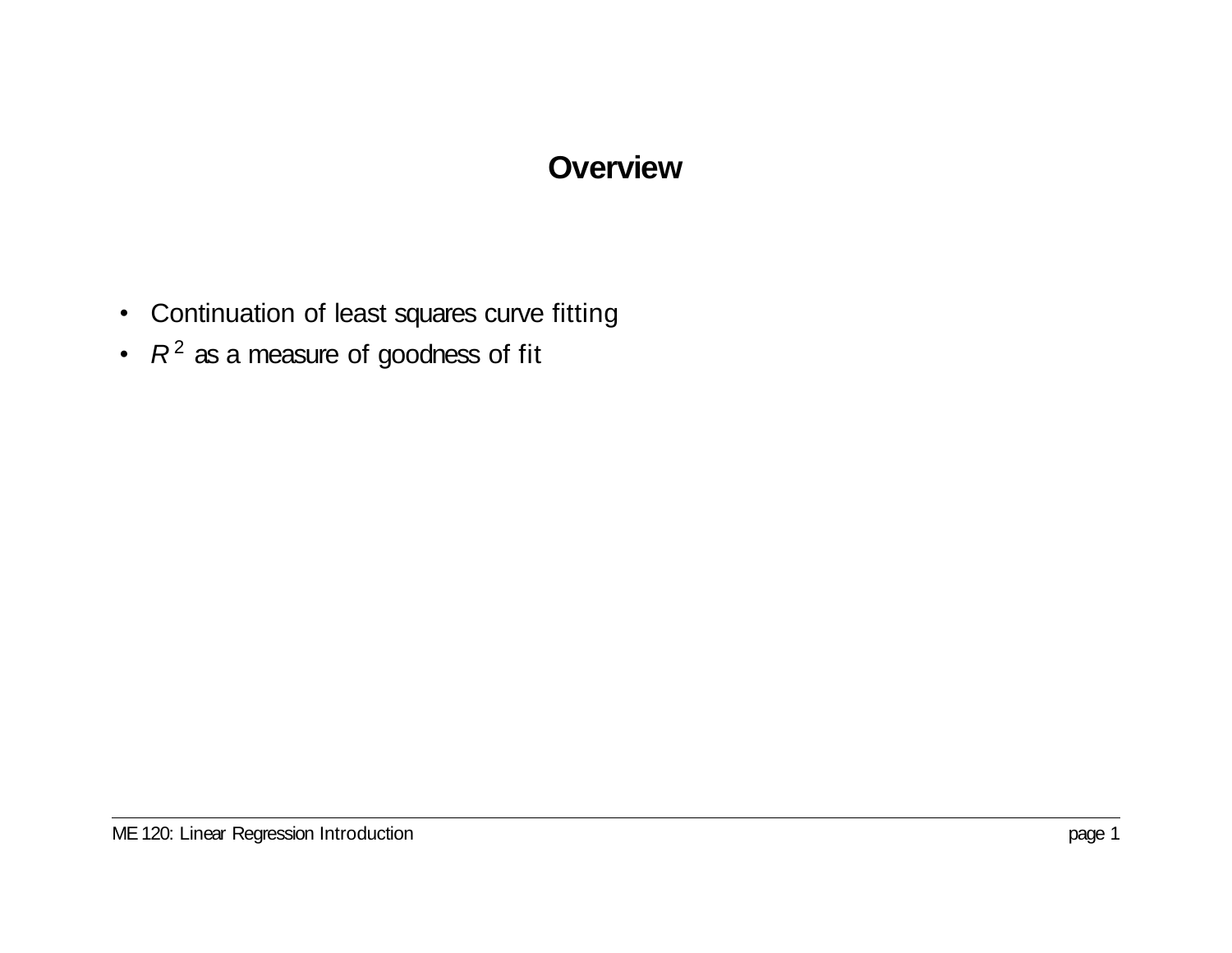### **The Residual**

The difference between the given  $y_i$  value and the fit function evaluated at  $x_i$  is

> $= y_i - (mx_i + b)$  $r_i = y_i - \hat{y}_i$

 $r_i$  is the *residual* for the data pair  $(x_i, y_i)$ .  $r_{\widetilde t}$  is the vertical distance between the known data and the fit function.

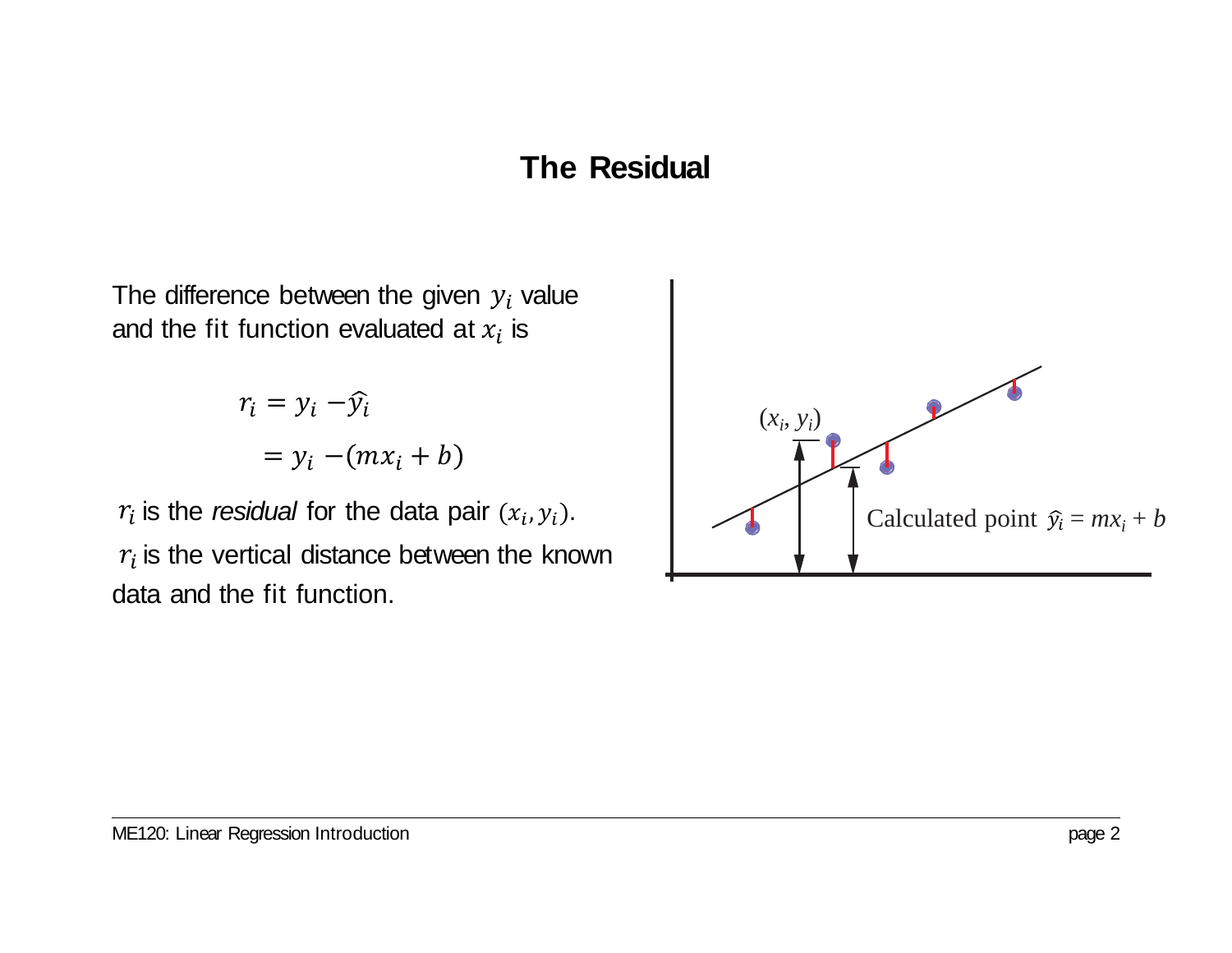# **Minimizing the Residual**

Two criteria for choosing the "best" fit

minimize 
$$
\sum |r_i|
$$
 or minimize  $\sum r_i^2$   
For statistical and computational reasons choose minimization of  $\rho = \sum r_i^2$ 

$$
\rho = \sum_{i=1}^{n} [y_i - (mx_i + b)]^2
$$

The best fit is obtained by the values of *m* and *b* that minimize *ρ*.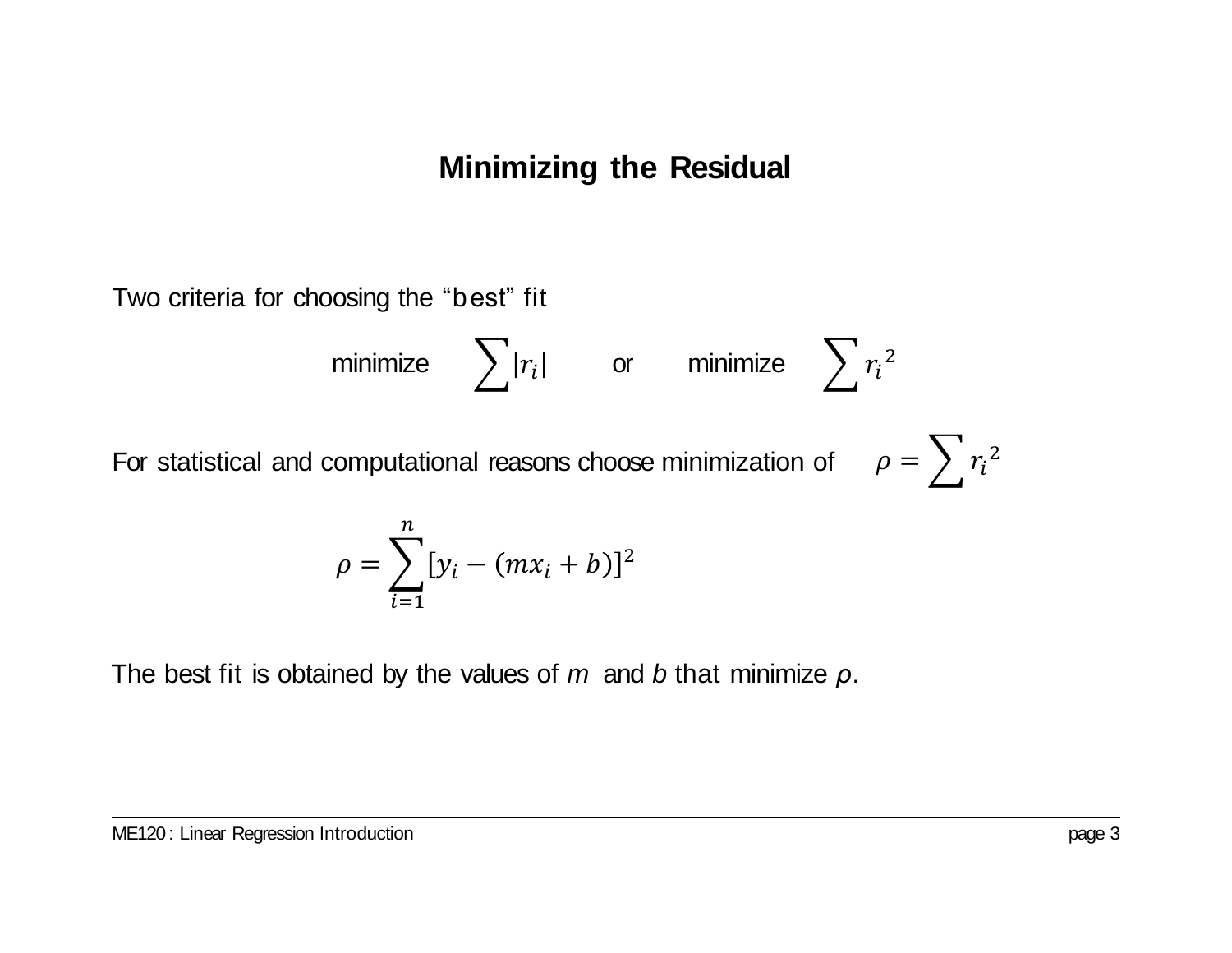### **Coefficients of a Line Fit**

Given the data  $(x_i, y_i), \quad i = 1, ..., n$ 

finding the minimum of  $\rho$  (the minimum of the sum of squares) yields

$$
m = \frac{n\sum x_i y_i - \sum x_i \sum y_i}{n\sum x_i^2 - (\sum x_i)^2}
$$
\n(1)

$$
b = \frac{\sum y_i - m \sum x_i}{n}
$$
 (2)

$$
= \frac{\left(\sum x_i^2\right)\left(\sum y_i\right) - \left(\sum x_i\right)\left(\sum x_i y_i\right)}{n \sum x_i^2 - \left(\sum x_i\right)^2}
$$
(3)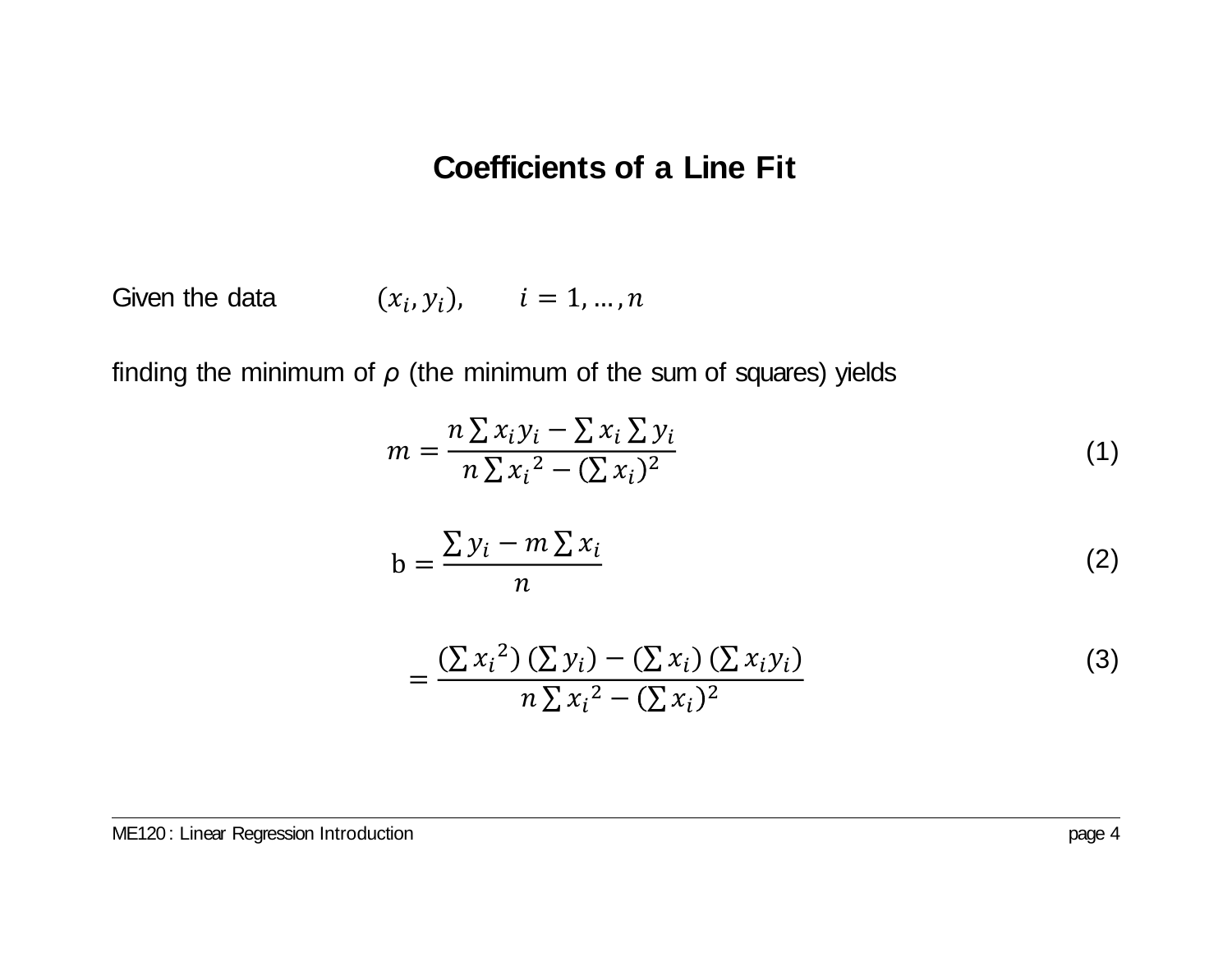#### **How do we assess the quality of the fit?**

Using  $y = mx + b$  implies that the data has a linear relationship between the input *x* and the output *y*. That is not always the case.

For example, factors other than time are likely to influence the rate of recycling between 2000 and 2004.

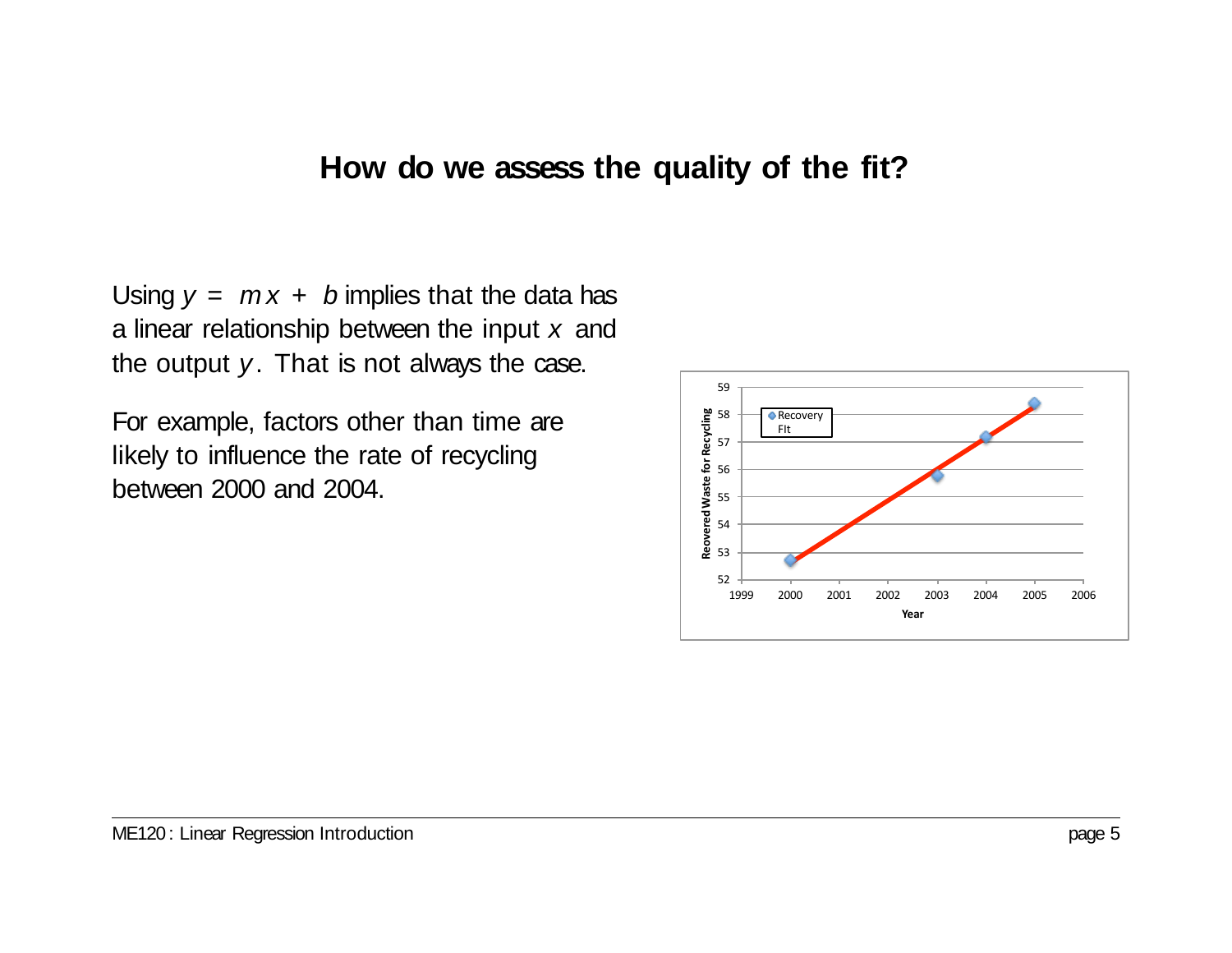### **The mean of the** *yi* **data**

If  $\bar{y}$  is a good model of the data, then there is no meaningful relationship between *y* and *x* . In that case, *x* is said to *not explain the data*.

The mean of the dependent variable is

$$
\bar{y} = \frac{1}{n} \sum y_i
$$



*x*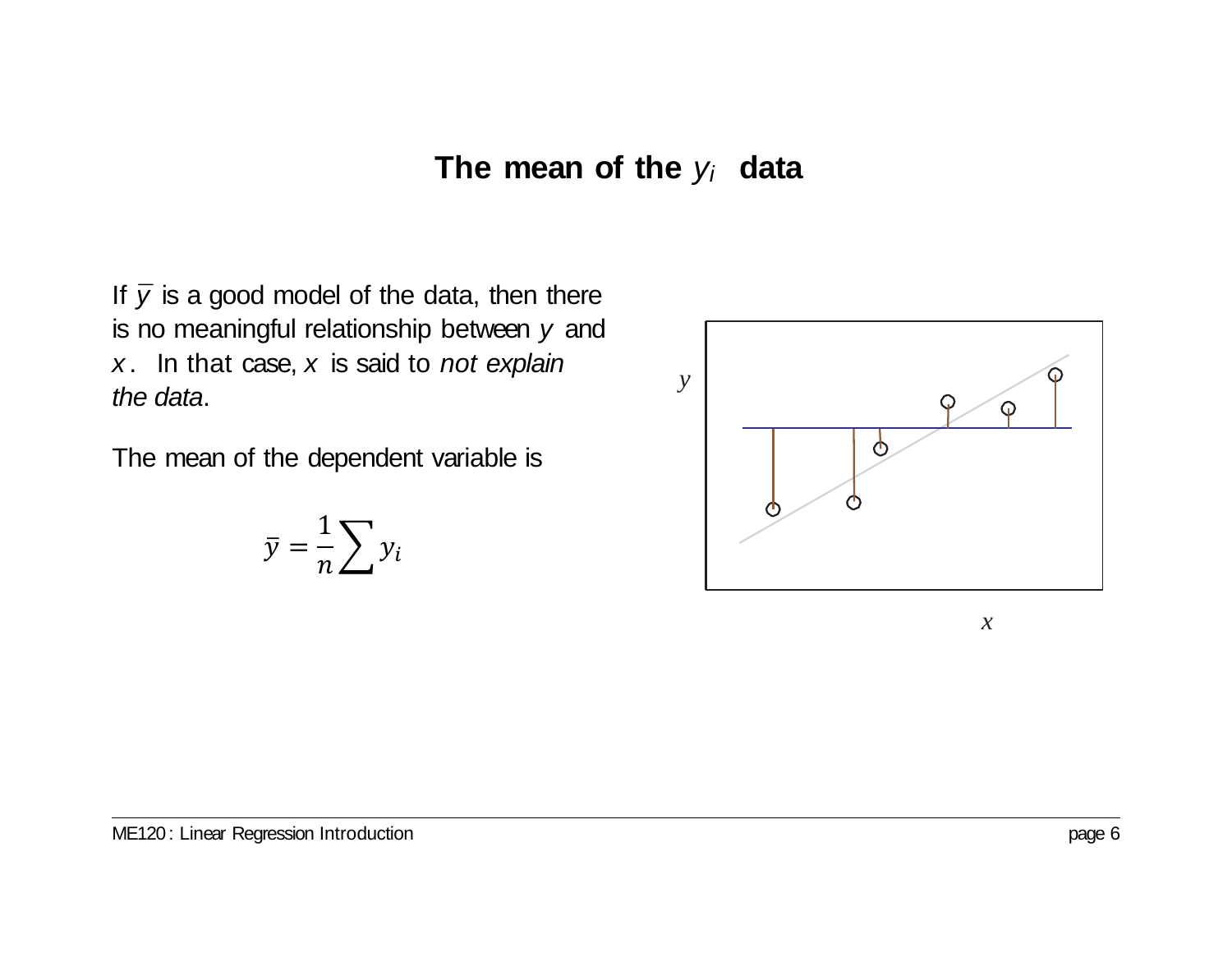# **The** *R*2 **Statistic**

*R*<sup>2</sup> is a measure of how well the fit function follows the trend in the data. 0 ≤  $R$ <sup>2</sup> ≤ 1.

#### **Define:**

*y*ˆ is the value of the fit function at the known data points.

For a line fit  $\hat{y}_i = mx_i + b$ 

#### **Then:**

$$
R^{2} = \frac{\sum(\hat{y}_{i} - \bar{y})^{2}}{\sum(y_{i} - \bar{y})^{2}} = 1 - \frac{\sum(y_{i} - \hat{y}_{i})^{2}}{\sum(y_{i} - \bar{y})^{2}}
$$

⋒  $\overline{y}$ ტ  $\widehat{y}_i$  $y_i$ *x*  $x_i$ 

*y*

When  $R^2 \approx 1$  the fit function follows the trend of the data. When  $R^2 \approx 0$  the fit is not significantly better than approximating the data by its mean.